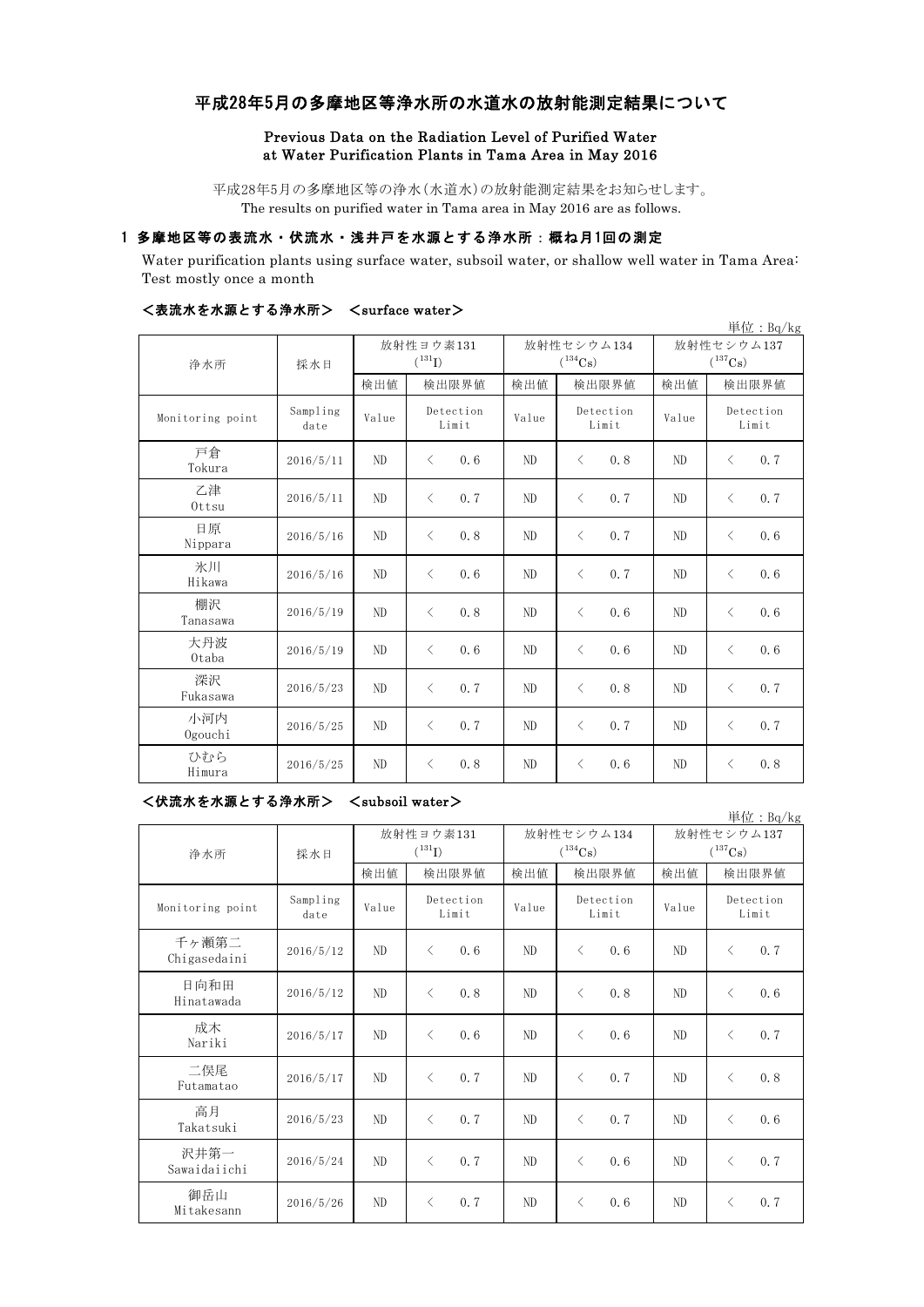# <地下水(浅井戸)を水源とする浄水所> <shallow well>

|                    |                  |                      |                    |              |                    |              | 単位: $Bq/kg$        |
|--------------------|------------------|----------------------|--------------------|--------------|--------------------|--------------|--------------------|
| 浄水所                | 採水日              | 放射性ヨウ素131            |                    | 放射性セシウム134   |                    | 放射性セシウム137   |                    |
|                    |                  | $(^{131}\mathrm{I})$ |                    | $(^{134}Cs)$ |                    | $(^{137}Cs)$ |                    |
|                    |                  | 検出値                  | 検出限界値              | 検出値          | 検出限界値              | 検出値          | 検出限界値              |
| Monitoring point   | Sampling<br>date | Value                | Detection<br>Limit | Value        | Detection<br>Limit | Value        | Detection<br>Limit |
| 杉並<br>Suginami     | 2016/5/11        | ND                   | 0.7<br>⟨           | ND           | 0.6<br>⟨           | ND           | 0.7<br>く           |
| 上石原<br>kamiisihara | 2016/5/18        | ND.                  | 0.7<br>⟨           | ND.          | 0.6<br>✓           | ND           | 0.7<br>$\langle$   |
| 大久野<br>$0$ guno    | 2016/5/23        | ND                   | 0.6<br>$\langle$   | ND           | 0.5<br>ぐ           | ND           | 0.6<br>$\lt$       |
| 上代継<br>Kamiyotsugi | 2016/5/26        | ND                   | 0.7<br>◁           | ND           | 0.6                | ND.          | 0.7<br>$\lt$       |

# 2 地下水(深井戸)を水源とする浄水所:概ね3ヶ月1回の測定

Source water in taken form deep well: Test mostly once every three month

|                          |                  |             |                    |              |                       |              | 単位: Bq/kg                 |
|--------------------------|------------------|-------------|--------------------|--------------|-----------------------|--------------|---------------------------|
|                          |                  | 放射性ヨウ素131   |                    | 放射性セシウム134   |                       | 放射性セシウム137   |                           |
| 浄水所                      | 採水日              | $(^{131}I)$ |                    | $(^{134}Cs)$ |                       | $(^{137}Cs)$ |                           |
|                          |                  | 検出値         | 検出限界値              | 検出値          | 検出限界値                 | 検出値          | 検出限界値                     |
| Monitoring point         | Sampling<br>date | Value       | Detection<br>Limit | Value        | Detection<br>Limit    | Value        | Detection<br>Limit        |
| 野津田<br>Noduta            | 2016/5/11        | ND          | $\langle$<br>0.8   | ND           | $\langle$<br>0.7      | ND           | $\langle$<br>0.8          |
| 国立中<br>Kunitachinaka     | 2016/5/12        | ND          | $\langle$<br>0.7   | ND           | $\lt$<br>0.6          | ND           | $\lt$<br>0.7              |
| 富士見第一<br>Fujimidaiichi   | 2016/5/18        | ND          | $\langle$<br>0.9   | ND           | $\lt$<br>$\mathbf{1}$ | ND           | $\langle$<br>$\mathbf{1}$ |
| 富士見第三<br>Fijimidaisan    | 2016/5/18        | ND          | 0.7<br>$\langle$   | ND           | $\langle$<br>0.9      | ND           | $\mathbf{1}$<br>$\lt$     |
| 上連雀<br>Kamirenjyaku      | 2016/5/18        | ND          | $\langle$<br>0.7   | ND           | $\langle$<br>0.8      | ND           | 0.7<br>$\lt$              |
| 大坂上<br>Osakaue           | 2016/5/19        | ND          | $\langle$<br>0.8   | ND           | $\lt$<br>0.5          | ND           | $\langle$<br>0.8          |
| 三鷹新川<br>Mitakashinkawa   | 2016/5/25        | ND          | $\langle$<br>0.7   | ND           | $\langle$<br>0.6      | ND           | 0.7<br>$\lt$              |
| 府中武蔵台<br>Fuchumusashidai | 2016/5/26        | ND          | $\langle$<br>0.7   | ND           | $\langle$<br>0.7      | ND           | 0.7<br>$\langle$          |
| 上水南<br>Jyousuiminami     | 2016/5/30        | ND          | $\langle$<br>0.8   | ND           | $\langle$<br>0.6      | ND           | 0.7<br>$\langle$          |
| 梶野<br>Kajino             | 2016/5/30        | ND          | 0.8<br>$\langle$   | ND           | 0.6<br>$\langle$      | ND           | 0.5<br>$\langle$          |
| 南沢<br>Minamisawa         | 2016/5/30        | ND          | $\langle$<br>0.8   | ND           | 0.6<br>$\lt$          | ND           | 0.7<br>$\lt$              |